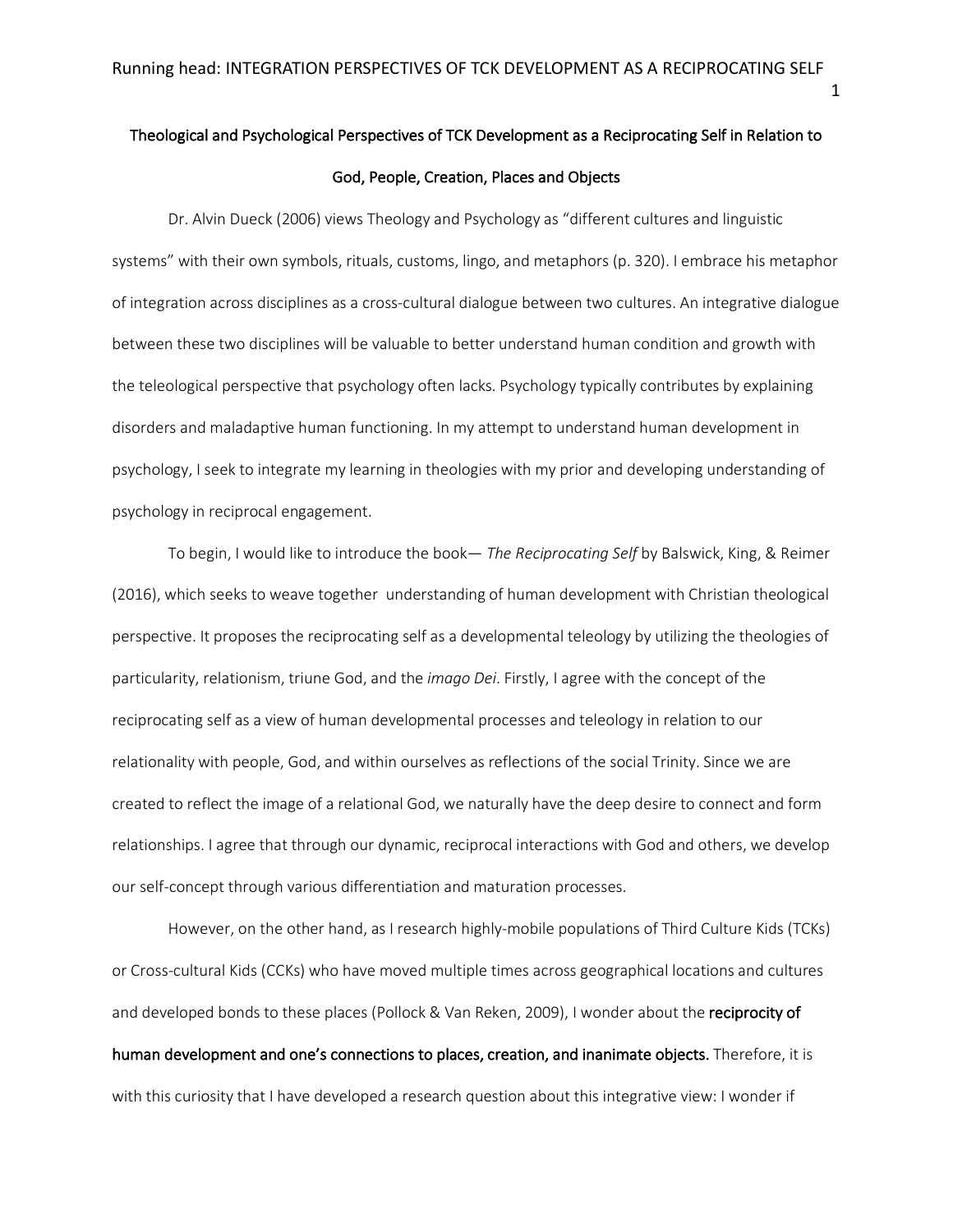reciprocity also includes one's connections to places, creation and inanimate objects. I sought to examine this question via a multi-perspective approach, namely, through the doctrines of social Trinity, general and specific revelation, developmental psychology, and place identity. But for the purpose of this reflection, I will share I believe that though inanimate objects were not assumed to be directly created by God, the memories of experiences with these objects or symbols generate significant interactivity and meaning for TCKs, just like other reciprocating experiences with other human beings. This emulates the reciprocity of how we relate to and experience a transcendent God in both tangible and intangible ways, and reflect the *imago Dei* as a reciprocating self.

#### Social Trinity

The social trinity refers to God as the triune God consisting of three persons—Father, Son, and Spirit, three different persons but yet in union as one. This is explained by John Ziziuolas' concept of the communion of diverse elements (Plantinga, Thompson, and Lundberg, 2010). The relationship of the triune (three-in-unity) God could be described by the metaphor of the divine dance, where the three Godheads are spinning as three persons tightly holding together, but the spin is so fast and tight that it can be observed as one whirlwind. This is *perichoresis* ("rotation"), describing the mutual indwelling of the Trinity (Davis, 2006).

Irenaeus elaborates the Godhead roles in the divine "economy" (*oikonomia*): "Economy" (the law [*nomos*] of the household [*oikos*]) describes administration or ordering of affairs, and hence, the way God administers creation and salvation through the Son and the Spirit. Therefore, "economic Trinity" refers to the Trinity as the Father, Son, and Spirit in their dynamic movement in creation and redemption (Plantinga et al., 2010). This is mediated and actualized through the Holy Spirit's participation in bringing the living God into intimate and abiding relationship with us to participate in grace, salvation and eschatological glory (Davis, Kendall, & O'Collins, 2001). This is distinct from the "immanent Trinity," which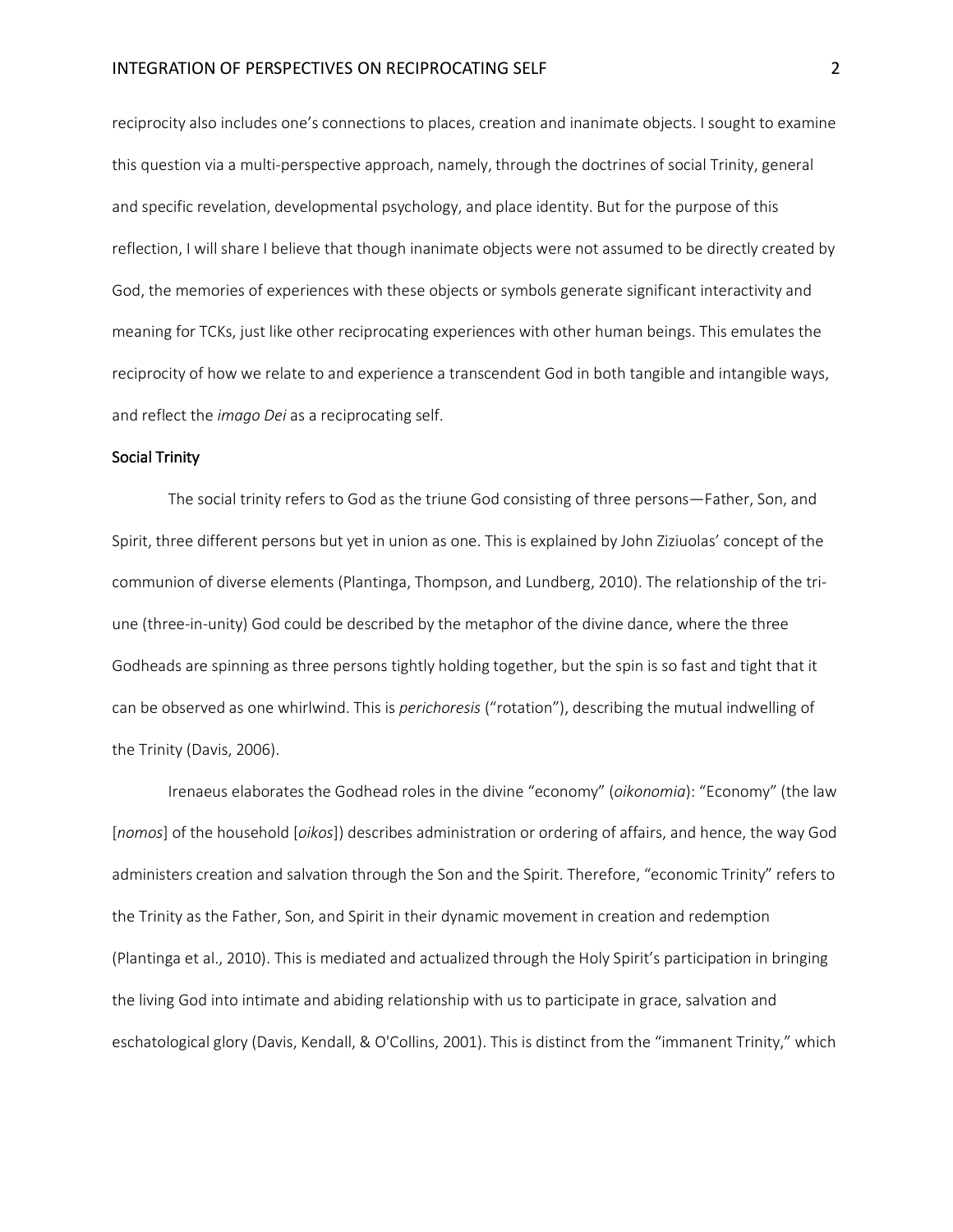refers to the 'intra-persons-of-God' relationship, the Trinity as it is eternally in itself, the mutual indwelling scenario between Father, Son, and Spirit.

## The Reciprocating Self—An Integrative View

The authors of *The Reciprocating Self*, Balswick, King, and Reimer (2004) purposed to provide an integrated lens to look at human development psychology with theological underpinnings. They first propose "the reciprocating self" as the human development teleology and define the *reciprocating self* as "the self that in its uniqueness and fullness of being, *engages fully in relationship with another* in all its particularity" (p. 21, Balswick, King, and Reimer, 2004). They drew upon the doctrines of the Trinity and the *imago Dei*, to explain how human beings reflect the communion of the Godhead without compromising the uniqueness of the three Persons. They suggested that *particularity* and *relatedness* can co-occur through perfect reciprocal interrelations, illustrating *perichoresis*. They also explained briefly Martin Buber's theory of relatedness and how individuals unite with God and others like the *I-Thou* relationships posited by Barth (1961).

In relation to the lifespan development psychology perspective, the authors selected human development theories that contributed to the understanding of reciprocity, including: Klein's Objectrelations theory1 about the *cohesive self (*emergence of the reciprocal true self—comfortable with his own uniqueness yet permeable to the influence of others in a healthy way); Bandura's Social Learning Theory ("*reciprocal determinism*"); Symbolic Interaction Theory (*self in symbolic interaction* as the sum total of self-concepts developed through communication via language and symbols, and one's belief of self from perceptions of what others think); and Piaget's cognitive development (ability to view self as an object during childhood).

Across lifespan stages, the authors explained how infants first develop the capacity for a reciprocal self by learning to have a sense of self as an object different another, which then expands through close interactions with care-givers and with other stimuli in the world. The feedback responses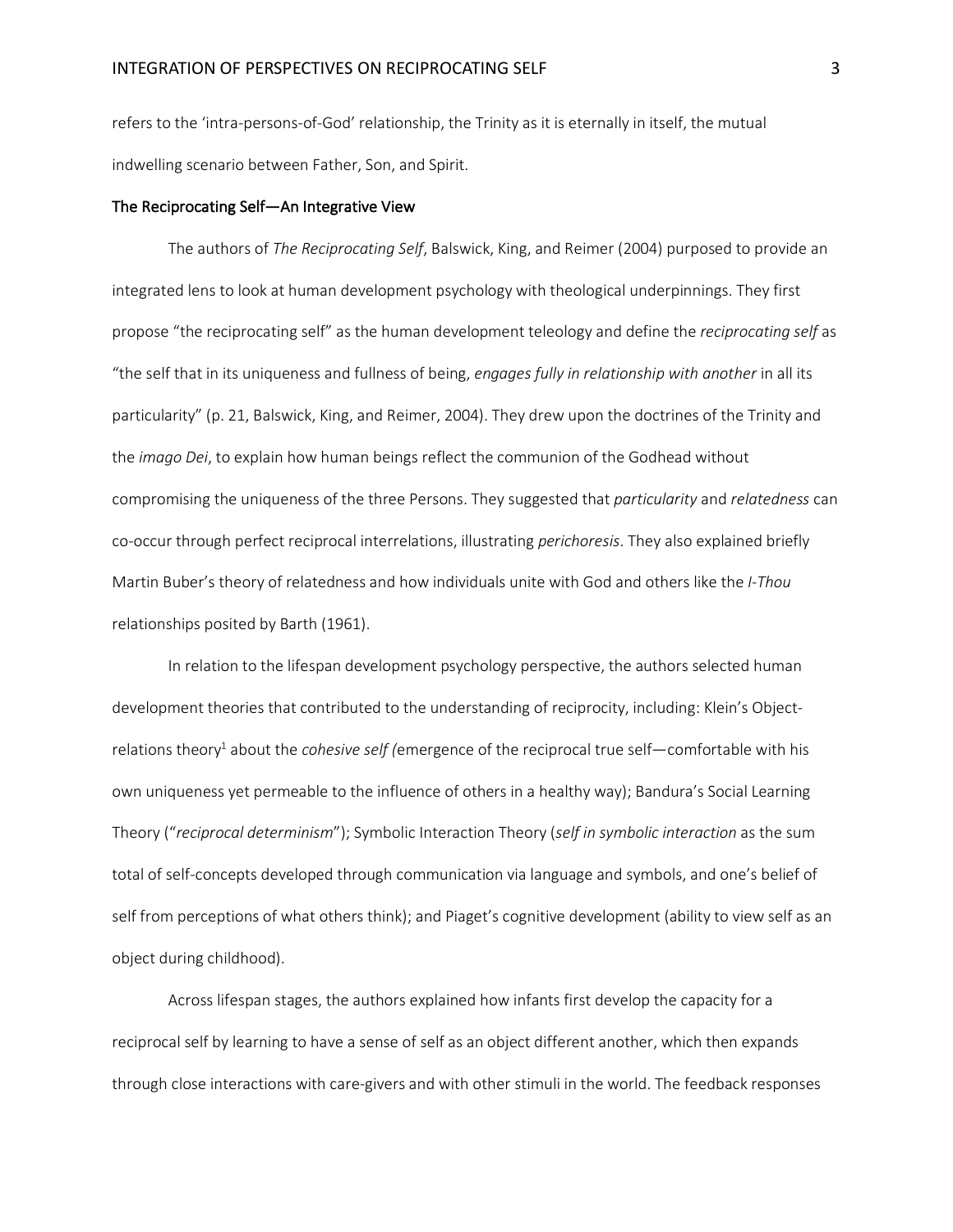they receive allow them to mature as they learn about the world, but most importantly, also about who they are in relation to the world, and what these aspects generate within them. Though the authors of *The Reciprocating Self* include some discussion on how the environment affects the development of the *reciprocating self* via Bronfenbrenneur's ecological model, there was not an extensive discussion about reciprocity with one's connections to places, nature, and inanimate objects.

#### Weaving Thoughts and Questions

As I explored the interweaving of theological and psychology perspectives, I realized we begin our developmental growth as infants by first growing the *capacity* for relational reciprocity (Stern's infant self-development theory) and that this capacity originated from *the image of God* that we are created in. This foundational image from God is a relational one that seeks relationship with an economic triune God, but also, like an immanent God. The difference in our human essence that is substantially different from God is that we need to develop and grow over time and space, and our development is affected by who we reciprocally interact with as we grow up, limited by our biological developmental stages. The closer we get to experience good and safe reciprocal relationships, the healthier we develop in ways that move us towards developmental teleology, but the more we experience negative relationships, the more challenging it is to develop healthy developmental trajectories. The authors posited a beautiful alignment with John Calvin's statement on how "we are most human when jointly united to Christ through the Holy Spirit, enabling us to participate in the Son's union with and glorification of the Father" (quoted in *The Reciprocating Self*, p. 39); hence, we reflect the ultimate expression of the *imago Dei* and the ultimate telos for human creation.

However, the developmental trajectories of TCKs and CCKs do not follow the same developmental staged trends, as they have navigated multiple cross-cultural transitions whether by choice for work or missions or from a lack of choice as children following their parents. Hence, whether they were ready for the formative development or not, they are plugged into significant reciprocating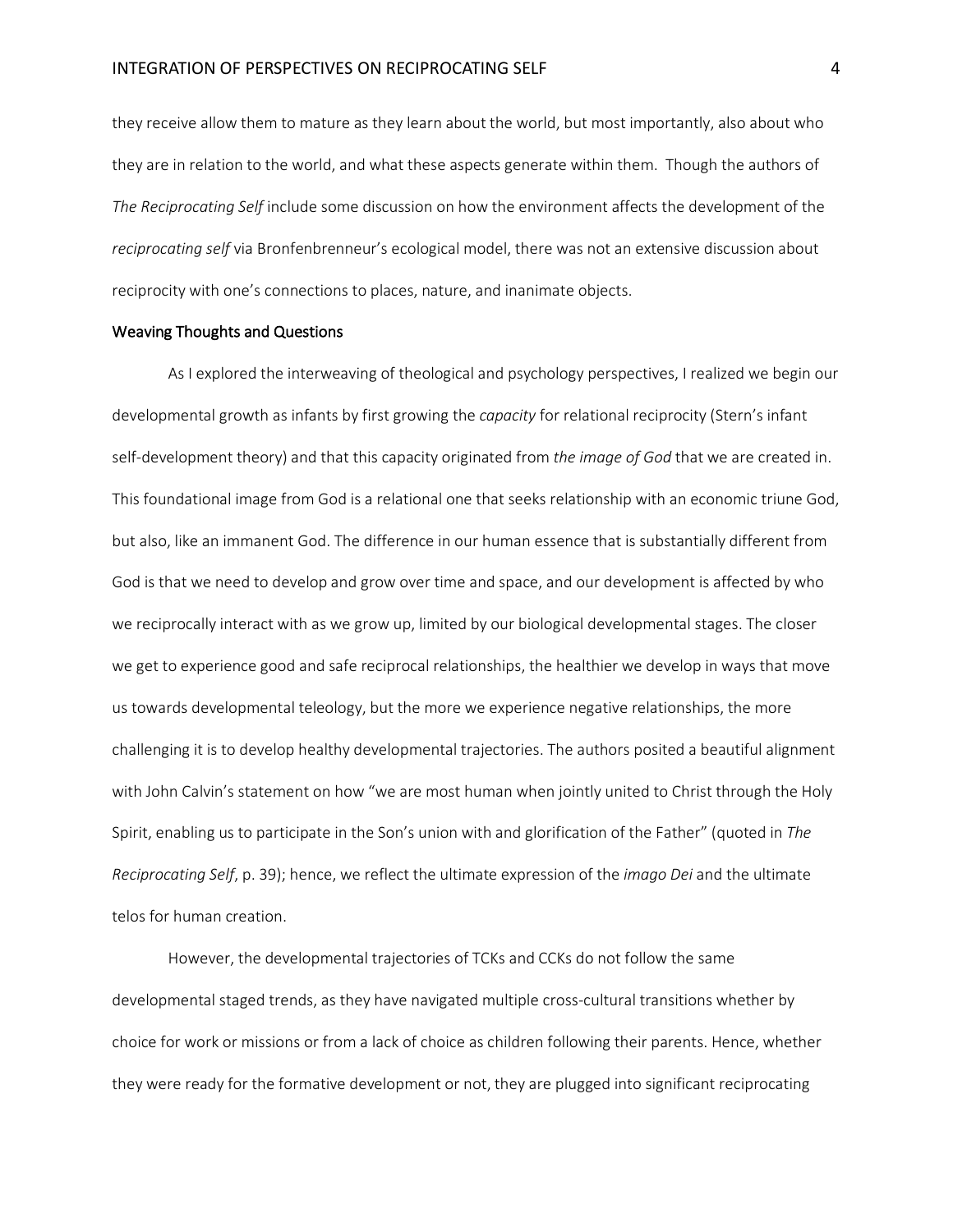# INTEGRATION OF PERSPECTIVES ON RECIPROCATING SELF **5**

relationships with people, systems, living environment, and very different ones in recurring fashion. It is therefore common for highly-mobile populations to experience grief in relation to the loss of a home that was once theirs, possessions like toys and bedding, memories of flowers and plants particular to the places they've lived in, sights and scenes of bustling cities or of mountains, all of which are not merely grief from loss of human relationships.

Exploring the Symbolic Interaction theory that posits that a holistic self-concept is derived synergistically through the sum of symbolic interactions with languages, symbols, and human feedback (Balswick, 2016), I thought this concept of *self in symbolic interaction* would be a useful context for expanding the interactions of the self beyond humans. The self can interact with nature, places and inanimate objects in symbolic ways that creates meaning to shape the self, and the self-concept in relation to the world.

To continue my exploration of human development of TCKs from the perspectives of other theological bases, I would use the term, "created order" to refer to created beings (humans), living things and creatures (plants and animals), but also nature, like the mountains, seas, sun and even rocks; these parts of nature have a regularity that are governed by scientific principles, which comes from a creator God. Finally, in terms of places and inanimate objects that are not directly created by God, I define these as part of culture created by humans. Hence, I would consider these aspects of culture part of the created order.

#### Exploring the Social Trinitarian Basis

Firstly, since God is omnipotent, the Trinitarian God is in union everywhere and yet, the incarnated Christ can be specifically located like in Nazareth, mediated by the Spirit (economic Trinity). Likewise, I believe that human beings can have an interactive dynamic with God or other relationships which are abstract, but also bond with places, things, or creation, which are more concrete and geographically located. For instance, coming into contact with nature often draws out feelings of awe,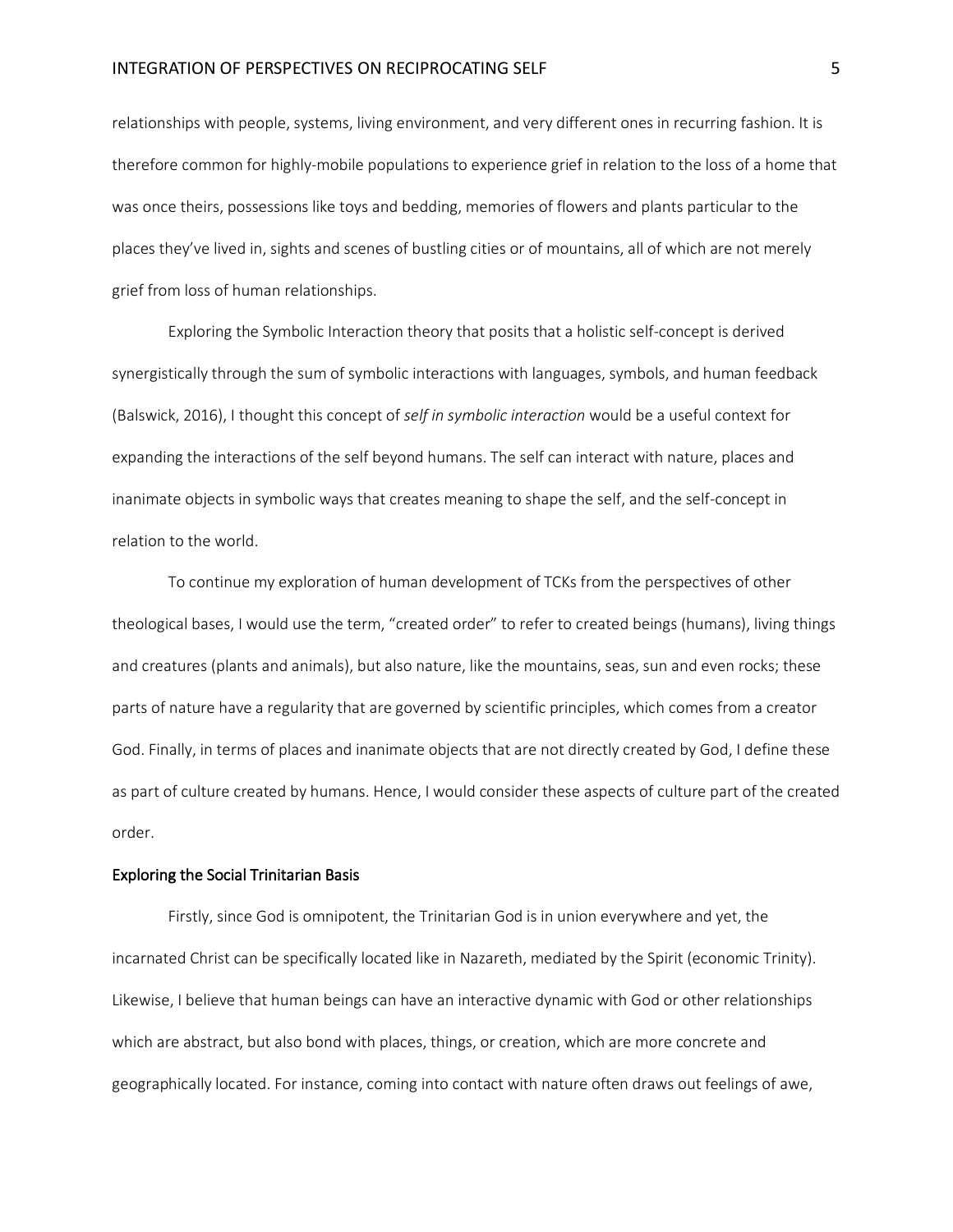# INTEGRATION OF PERSPECTIVES ON RECIPROCATING SELF 6

peace, or joy. Secondly, the immanence of the trinitarian God could also explain an intra-relational dynamic, where a person's intrapsychic self-concept development is dependent on how the *self* interacts with other beings and things from the created order within the self.

TCKs have complex identities and often struggle with a conflicting sense of belonging to everywhere and yet, nowhere.<sup>2</sup> Having moved multiple places, they sometimes identify as global citizens since they feel attached to many parts of the world, yet, they do not *fully* belong to any one of them in particular, even their passport country. Hence, TCKs develop a global identity that connects with a multicultural world of many homes, but also identifies specifically with geographically localized homes. The understanding of an omnipresent, social God helps to explain how this is a healthy possibility of human development, since we are created in the image of God.

## General Revelation and Special Revelation

From the viewpoint of general revelation with the scriptural bases of Romans 1:18-20 and Psalm 19:1-2, God is revealed via creation and providence, and human beings have intuition to sense the divine, as shared by John Calvin's proposition (Calvin, 1960). Especially when standing in the theatric beauty and magnificence of nature as well as the amazing natural order in the created order, when TCKs connect with creation like nature, trees and mountains easily through human reason, intuition or conscience, and see God through the eyes of creation (Plantinga et al., 2010). However, I also agree with Calvin's view that our sinful nature could block us or lead us to suppress seeing the connection to God from creation (Plantinga et al., 2010). This brings in also the concept of special revelation, which specified a revealed knowledge of God via Christ's incarnation as well as Scripture, and not via creation.<sup>3</sup>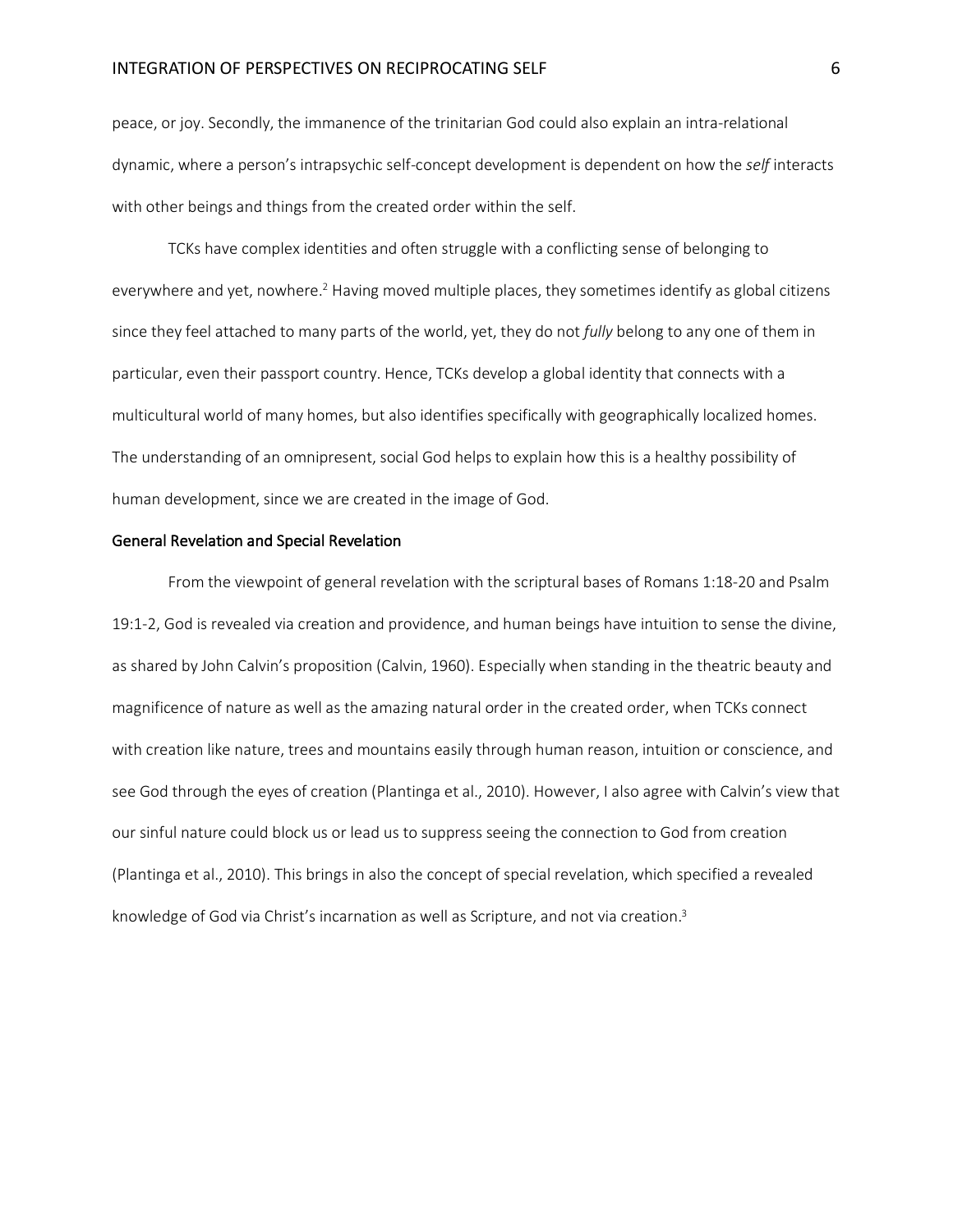Special revelation has been traditionally conceived in three dominant ways: (a) historical (from God's actions in history that allows human beings to come to know the divine); (b) doctrinal (from deposits of truths through teachings of Scripture or the church; and (c) experiential ("religious experience, existential sense of the divine presence, resulting in a new understanding of God, self, and the world" (p. 56, Plantinga et al., 2010). These three models support a fuller understanding of special revelation, showing that God is the activating agent, of which the record of these divine actions is recorded as truths and taught as doctrine, while these interact to be experienced by humanity in subjective appropriation. Special revelation on this viewhasto dowith religious experience, with an existentialsense of divine presence, *resulting in a new understanding of God, self, and the world.* 

Applying this understanding of special revelation, it seems very plausible that TCKs interact with the activating God and what God puts along their way in life, to be experienced subjectively and continually in interactive dynamic movements of understanding of God, self and the world. Just as how God could interact with us through creation as specified by general revelation, God could also locate us in specific locations so that we develop relational dynamics with local cultures, artefacts or people, to better know and develop ourselves, and through this process, mediated by the Spirit, to know him more fully.

In interviewing an adult TCK on the multiple connections she had in different countries growing up, she described this well: "Though I feel grateful that I feel like I have two homes that I feel a sense of belonging for (America and India), I also miss one when I am in the other." There is a conflicting sense of loss and missing out wherever she is specifically located. She explained that it is hard for her to say goodbyes, as to her, there is a unique dynamic that is created only when the particular two persons comes together in a relationship—this is reciprocity explained.

This dynamic is helpful in explaining TCKs' relationship with places, things, objects as well. Each place interacts with and brings out a certain part of the TCKs' personhood and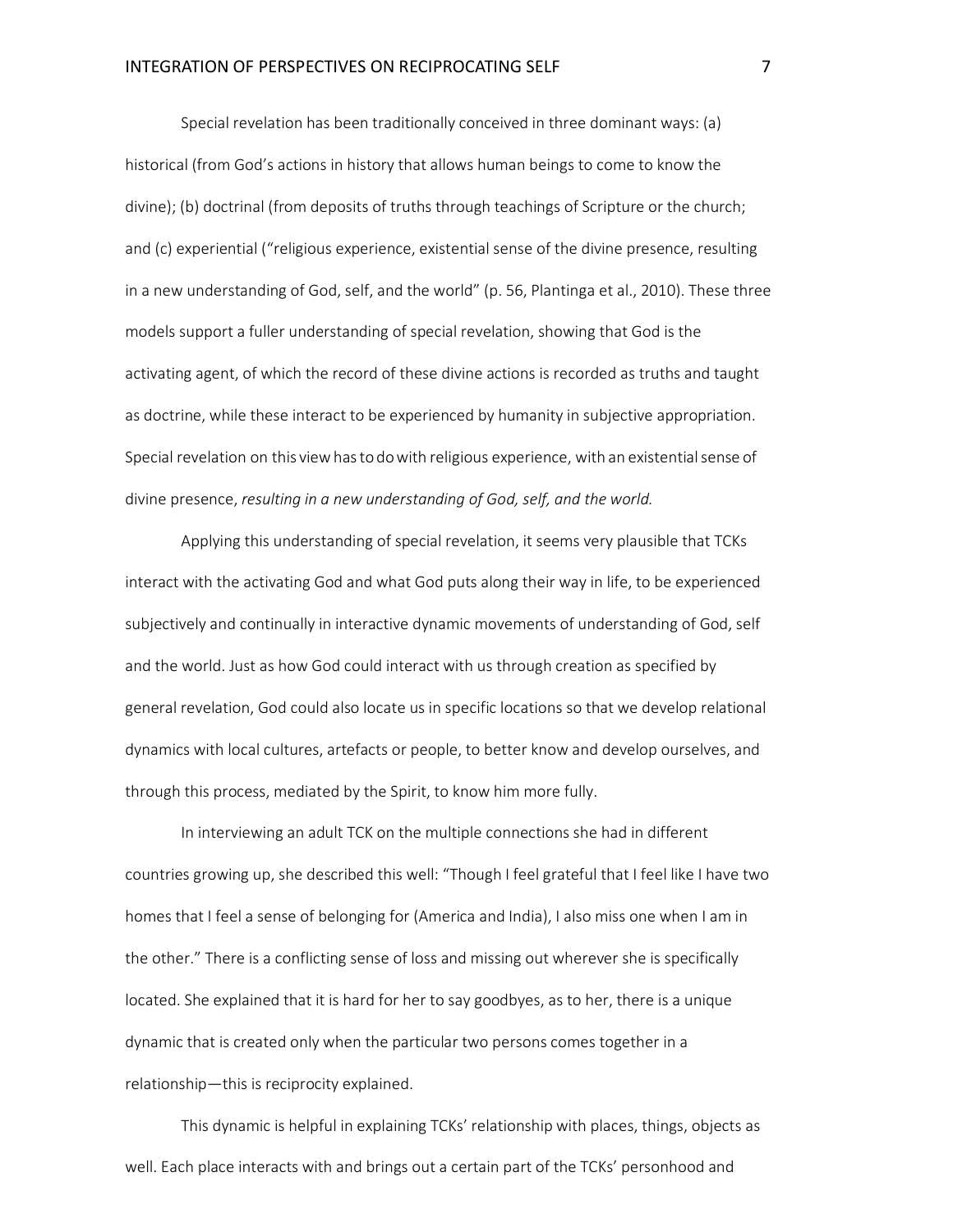preferences, when they are 'in it'. However, when TCKs leave the place for another, the new place draws out different parts of who they are. These developmental imprints seem to call on a specificity of reciprocity that is located, yet, have become integrated into the core sense of self of a TCK such that they are also carried everywhere the TCK lives.

In another adult TCK interview, a TCK shared how she had a collection of rocks from all the places she has ever lived in. She explained that these rocks represented an avenue for her to have something tangible to hold on to to relate to her intangible memories of moving. Her story perfectly illustrated how inanimate objects generates reciprocal, symbolic meaning that serve as a 'holding space' for TCKs to bridge their high-mobility experiences across time and space. This concrete yet transcendent holding space is especially important for humans, as we have physio-neurological limitations with memory functions that fade over time, especially with multiple interferences of new memories.

#### Place-identity

Unbeknownst to TCKs, the located-reciprocal parts of their core selves can be buried or hidden when they adapt to new places. In order to fit in and be understood, they often engage in the process of deliberate code-switching (e.g., languages or cultural norms) that they lose those parts of who they are 'reciprocated' in the previous contexts they lived in. This naturally leads to identity confusion for TCKs when they do not feel a sense of connectedness to particular places or cultures that they are expected to feel connected to. I would propose an explanation of identity confusion using *the reciprocating self* concept, as confusion due to the loss of an identity inspired by parts of the created order. Somehow, TCKs have difficulty accessing certain parts of their core selves, which could be consciously or unconsciously suppressed, when they are no longer in those physical spaces.

Papers on TCKs have recently been published on the concept of place-identity. One paper (Lijadi & Van Schalkwyk, 2017) referred to place-identity is a salient component of identity, where people develop their sense of belonging in relation to where they live and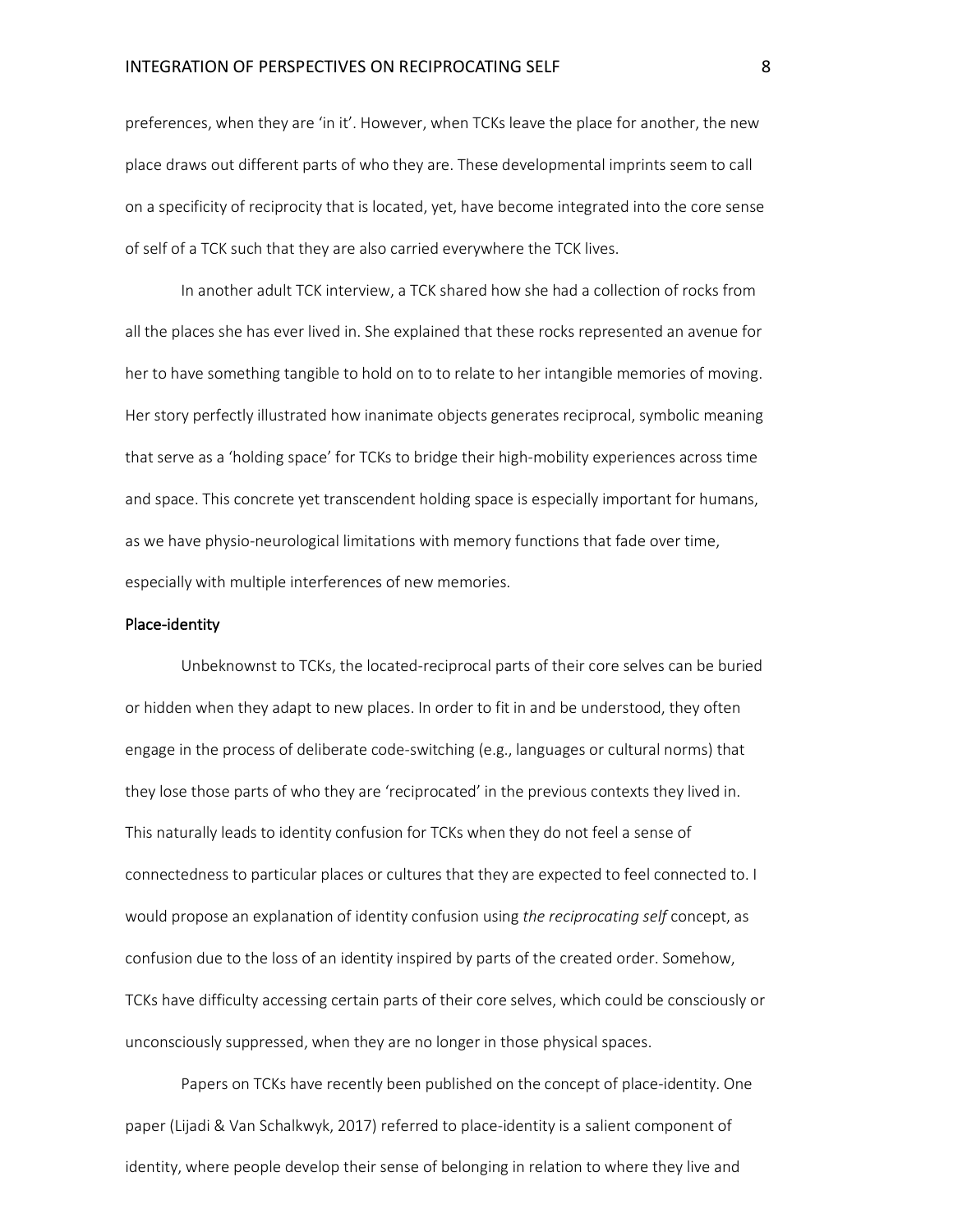fosters an emotional connection (Proshansky et al., 1983), and which is crucial for maintaining psychological well-being as it contributes to their personal and social identities (Lengen and Kistemann, 2012). Even indigenous American populations have shared this same sense of loss when they lose their land in governmental relocations, having alluded to the sacredness of their land that is tied to their religion, identity and culture (Baumgardner, 2017). Baumgardner (2017) discussed that it was a difficult task for the legal systems to understand a new belief of how religion can be tied to nature than to a church. Even in many modern religions today such as in Japanese culture, Mount Fuji is also considered a sacred place and shrine, where the divine spirits dwell; and where people feel a sense of connectedness to the universe (Hughes, 1986).

For TCKs, these frequent relocation processes can create significant hidden losses and unresolved grief, which were concepts discussed in Pollock and Van Reken (2000). The grief of TCKs is complex and remains unresolved for years mainly because they were hidden, and difficult to articulate. I would add on to propose that hidden losses are intangible losses which could stem from losing the ability to access to who they are when TCKs are no longer in those locations of their significant memories. That is why, when TCKs meet other third culture individuals, they connect so well via a shared third culture-ness. In the same way, TCKs find that they could be in touch with who they are again, when they meet people or see places or objects that resembles what they miss, helping them recover and relive those intangible parts of their core selves again.

Interestingly, this loss seems to reflect the realities explained in the theological concept of contemporary kenotic, pneumatological Christology*,* and the situation experienced by Jesus where he said, "but the Son of Man has no place to lay his head" (NIV, Luke 9:58)*.* This could also be explored through the concept of liminality of God.

#### **Conclusion**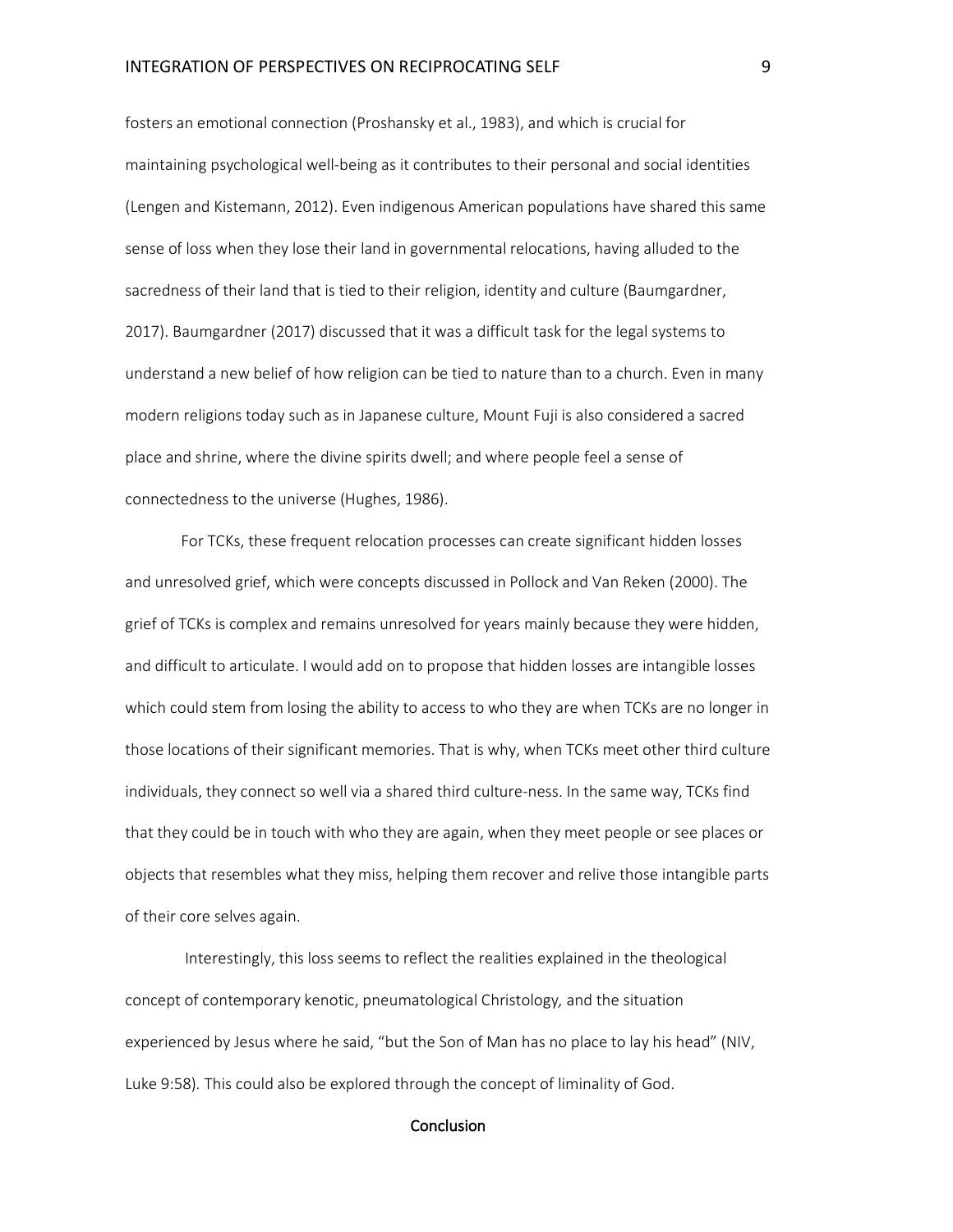$\overline{a}$ 

As to conclude, based on the theological concepts that I have presented,

along with the concepts from *The Reciprocating Self*, I have shown that there is reciprocity with places, nature, and inanimate objects, besides the relationships among the human, the self, and God. This reciprocity happens through the interaction of tangibles (such as land, food, plants, buildings, which are all part of the created order) and intangibles (such as culture, values, memories, and even our theological reflection on God) to create symbolic meaning for the unique self. Reciprocity with the created order inspires deeper understanding to construct a cohesive sense of core self that is also permeable to all kinds of reciprocity: with self, others, and God.

2The concept of liminality could be explored here about TCKs' in-between-ness between cultures, and how they always often feel unsettled. The concept of a liminal God being at risk of fragmentation with the incarnation plan could be valuable in helping TCKs think about how they could be partial and whole at the same time. Therefore, TCKs do not have to feel that there is a problem with them when they feel in-between cultures, belonging partially to multiple places, as our God is liminal.

<sup>3</sup> For further development, there could be more discussion on *panentheism* which is a related theological concept to explore about how the created order could be so closely linked to God that one can speak of them as being 'within' God, or God being within the created order, without being identified with or identical to God.

# References

*in theological perspective* (Second ed., Christian association for psychological

studies). Downers Grove, Illinois: IVP Academic.

<sup>&</sup>lt;sup>1</sup> This is a possible area of discussion. I find the Klein's Object-relations theory especially helpful in that it synchronized well with the concepts of the economic and immanent Trinity there could be union in one-ness yet interactions as three-ness in uniqueness; a person can be a cohesive self, yet unique and permeable to interactions that continue to form a cohesive self in a dynamic process.

Balswick, J., King, P., & Reimer, K. (2016). *The reciprocating self: Human development*